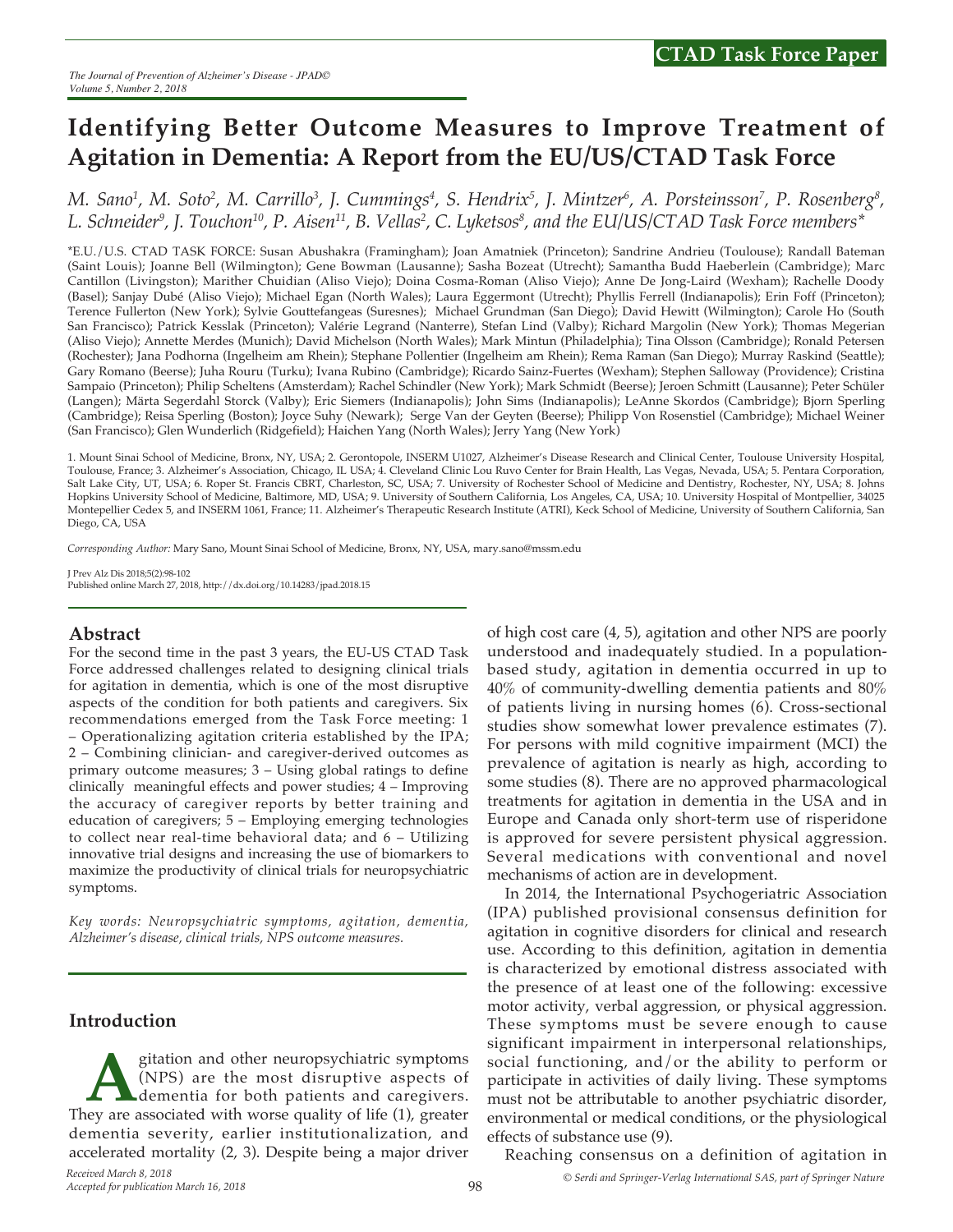dementia represents an important step towards identifying new treatments since improved nosology can reduce heterogeneity in defining target conditions. These criteria need to be operationalized, so that the clinical characteristics can be aligned with what is understood about the biology and phenomenology of agitation in dementia. This will allow for the selection and assessment of measures that best capture clinically important outcomes. With this in mind, the European Union-North American Clinical Trials in Alzheimer's Disease Task Force (EU-US CTAD Task Force) focused its 2017 meeting in Boston, Massachusetts on finding the best outcome measure for agitation in dementia trials. This Task Force comprises an international collaboration of Alzheimer's disease (AD) investigators from industry and academia who meet yearly to review recent progress in developing effective treatments for AD, and reach agreement on common clinical trial approaches, while promoting collaboration and data sharing. The fact that the Task Force previously addressed some of the challenges in designing clinical trials for agitation and aggression only three years ago (10) attests to the importance of this issue.

### **Overview of Agitation in Dementia**

#### *Clinical presentation*

In addition to the core symptoms, irritability, disinhibition, and aberrant motor activity are common. Moreover, agitation and other NPS fluctuate and overlap. For example, agitation overlaps with many other NPS, particularly depression, irritability, and anxiety, but also apathy (11). These fluctuating symptoms cluster into predictable groups with complex etiologies (12, 13). Caregivers often notice increased agitation in the late afternoon and evening, a phenomenon referred to as "sundowning" (even though it has more to do with fatigue and sensory experiences than with the sunset).

#### *Biological mechanisms*

Agitation may be due to underlying biological mechanisms or may be a consequence of delirium, environmental factors, medication, or caregiver and environmental interactions (14). Distinguishing the underlying factors that result in agitation – both biological and environmental -- is important for treatment decisions. For example, sundowning may be associated with sleep disturbances, circadian rhythm disruption, or disorientation. If associated with circadian rhythm dysfunction, this symptom may be a target for chronobiologic treatments. Moreover, the underlying biology that disrupts behavior in persons with AD interacts with short-term and long-term environmental factors, medical comorbidities, etc, due to patient vulnerability.

The neurobiological mechanisms underlying agitation in dementia may differ from those that underlie agitation in other psychiatric diseases such as schizophrenia or major depressive disorder (15). These differences likely explain the fact that drugs used to treat NPS in depression and schizophrenia seem to be less effective in dementia leading to the need for novel approaches to treatment mechanism. Notably, the US Food and Drug Administration (FDA) recently approved pimavanserin for dementia-related psychosis in Parkinson's disease, and this drug is currently in clinical trials to treat both psychosis and agitation in patients with AD and in a trial for dementia-related psychosis in multiple types of neurodegenerative disorders. Pimavanserin is a selective 5-HT2A receptor inverse agonist. If treatment responsiveness emerges across dementia causes, this could open a new window into understanding the biology and treatment of some NPS.

Neurodegeneration disrupts brain circuitry, resulting in NPS. In agitation, at least two different circuits are disrupted (15). These may be the same circuits that are disrupted in dementia-related apathy, which could explain how apathy and agitation are closely linked (16). Further understanding of how these circuits are disrupted in different patients may provide clues about patients' differential response to treatment. Assessment of circuit function might also play a role as a biomarker to assess or predict treatment response.

Agitation in dementia is also associated with alterations in the function of serotonergic, noradrenergic, cholinergic, and dopaminergic neurotransmitters, related to neurodegeneration of associated brain nuclei (17). Neurodegeneration also contributes indirectly to the emergence of NPS by making patients very vulnerable to short-term and long-term environmental factors, or medical comorbidities, and other influences, such that patients express the impact of these in their behavior. Understanding the neurophysiological factors that underlie agitation in dementia should lead to more effective treatments.

With several medications with novel mechanisms in development, a question considered by the Task Force is whether treatment development should continue to focus on phenomenology or move towards targeting neurobiologic mechanisms. A focus on phenomenology may identify those more likely to respond to a specific treatment; however, the lack of attention to the complex mechanisms and genetic and environmental factors that contribute directly and indirectly to symptoms may ultimately lead to failure to identify underlying processes that need to be targeted in order to prevent these disabling NPS. For example, both affective and executive functions impaired in agitation, suggest that multiple neural circuits are disrupted. Citalopram primarily targets the affective phenotype (18).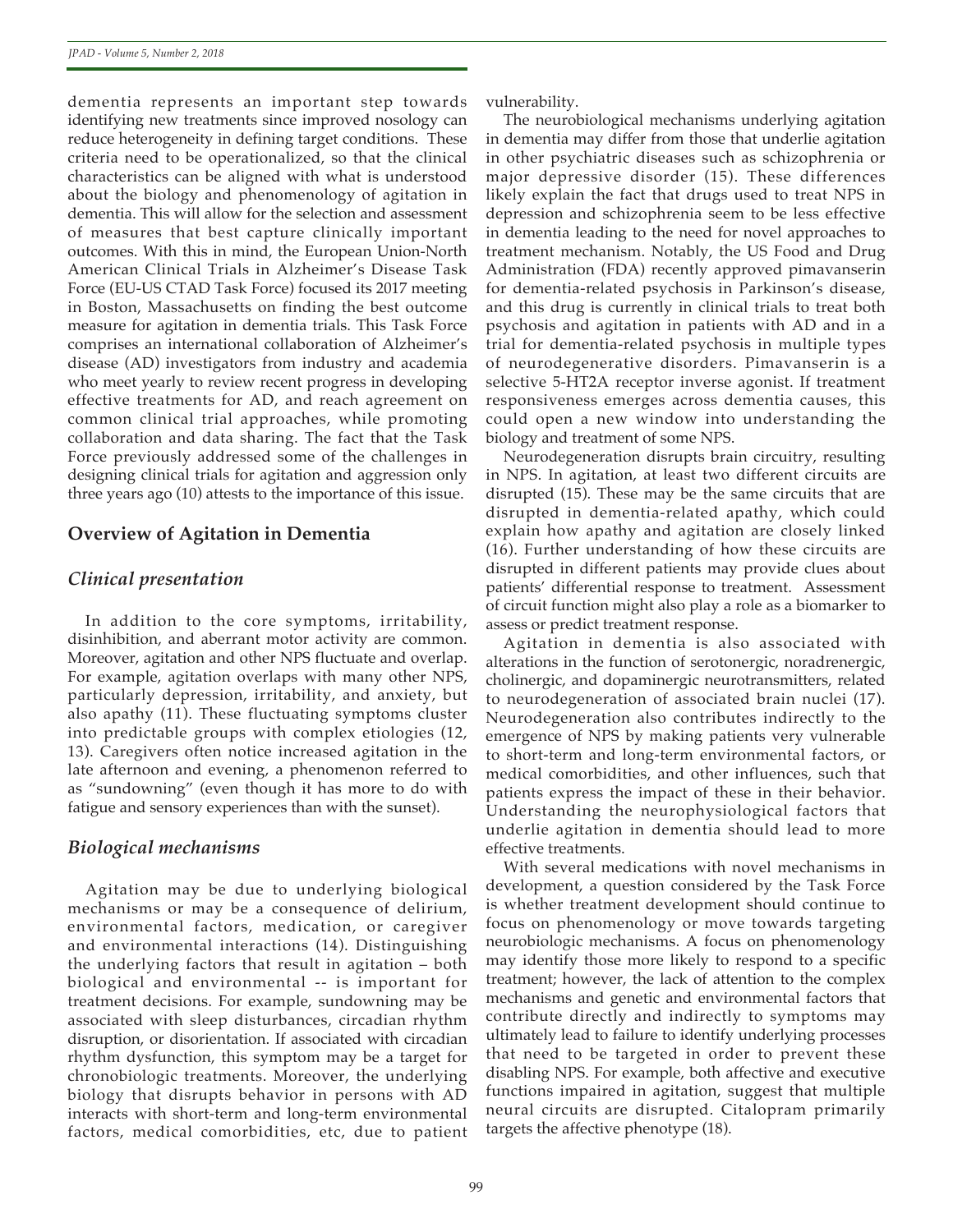## *Available treatments*

Treatment options for NPS in AD have been disappointing. Antipsychotics, anticonvulsants, benzodiazepines, and antidepressants are frequently prescribed despite little evidence of efficacy and an increased risk of adverse side effects. Citalopram, a selective serotonin reuptake inhibitor (SSRI) is one apparent success story, since clinical trials showed that this drug reduces agitation without the negative side effects associated with other SSRIs (17). Worsening cognition and cardiac side effects were observed in some patients on citalopram, potentially limiting usefulness, although these side effects might be mitigated by using the S-enantiomer of racemic citalopram (19) A subgroup analysis investigating the heterogeneity of the treatment response concluded that patients with moderate agitation and lower levels of cognitive impairment were more likely to benefit from citalopram, while those with more severe agitation and greater cognitive impairment were at higher risk of adverse responses (20).

## **Assessing agitation in clinical trials**

Choosing the best outcome measure for clinical trials is key to treatment development for NPS. Over time, different trials have used different outcome measures, as no gold standard has previously emerged. Instruments used to assess agitation in clinical trials include broad-spectrum scales such as the Neuropsychiatric Inventory (NPI) (21) and the clinician-rated NPI-C (22), the Neurobehavioral Rating Scale (NBRS), and the Behavioral Pathology in Alzheimer's Disease Rating Scale (BEHAVE-AD) (23); as well as agitation subscales of these instruments (NBRS, NPI, and NPI-C) or agitation-focused scales such as the Cohen-Mansfield Agitation Inventory (CMAI) (24).

The Neuropsychiatric Inventory (NPI) and its variants the NPI-Q and NPI-NH (for nursing homes), which is based on informant report, are widely used but may miss granularity as they are not designed for use as free-standing agitation instruments. The NPI-C, the clinician-rated form of the NPI (22) has a broader range that includes NPS characteristics of MCI and severe dementia, high inter-rater reliability, strong convergent validity for depression (assessed with the Cornell Scale for Depression in Dementia [CSDD]), psychosis (assessed with the Brief Psychiatric Rating Scale [BPRS]), apathy (vs. Apathy Evaluation Scale [AES]), and agitation/ aggression (vs. the CMAI). The main strength of the NPI-C is that final scoring is based on experienced clinician ratings and not on subjective caregiver's input that include the so called "filter" whereby NPS reported to affect the patient reflect the caregiver's mental state instead (25). NPI-C has been translated into several languages offering advantages for international multisite trials. Limitations of the NPI-C include its length as it has twice as many items as the NPI, and takes longer

to complete, and it may be more costly as it must be administered by a skilled clinician. To date there is a lack of data concerning the agitation and aggression components of the NPI-C since this new measure has been rarely used in cohorts or trials. (Note: NPI-C was found to be feasible to use in a multi-center trial of scylloinositol for agitation but results have not been published).

Global scales have been widely used in clinical trials of treatments for NPS including agitation. The Alzheimer's Disease Cooperative Study-Clinical Global Impression of Change (ADCS-CGIC), published in 1997 following a consensus process involving AD clinicians [26], has been modified for NPS trials (27, 28). The mADCS-CGIC uses an interview structure with worksheets to remind raters to evaluate specific NPS (e.g., depression, apathy, agitation) as well as the broader dementia. While its administration is less structured than a rating scale, this is intentional and allows the focus to be on "gestalt" of the NPS syndrome being rated. As such, it is less likely pick up trivial effects that are irrelevant to the clinical setting. In the Citalopram for Agitation in Alzheimer's Disease Study (CitAD), significant improvement compared to placebo was seen using two instruments as primary outcome measures -- the mADCS-CGIC and the NBRS-A (17).

The CMAI is agitation specific and very detailed although it historically was developed for use in nursing homes. It covers a range of clinically-relevant agitation behaviors (not symptoms) and can usually be administered in 15-20 minutes. Drawbacks include its subjective nature, since it is administered to caregivers with no clinician input, and the observation that it focuses on the assessment of many behaviors seen in advanced dementia, typically not relevant to outpatients. In addition, questions remain about what is a clinically meaningful effect size on the CMAI. In CitAD, CMAI and the NPI were used as secondary outcome measures, enabling investigators to compare these measures in terms of sensitivity to change.

## **Evidence for a single construct vs. symptom clusters**

CMAI calculates agitation scores using a diverse group of behaviors, which are grouped into symptom clusters. Although the manual states that it is not useful to add all categories to calculate a total score since different agitated behaviors occur under different circumstances and in different people, it also indicates that behaviors may be weighted according to disruptive impact and then combined (29, 30). The long version's 29-items tend to fit models involving 3-4 factors in principal component analyses: aggressive behavior, physically non-aggressive behavior, verbally agitated behavior, and/or hiding and hoarding. The question remains of whether symptom clusters provide more clinically relevant information for clinical trials than a total score calculated by summing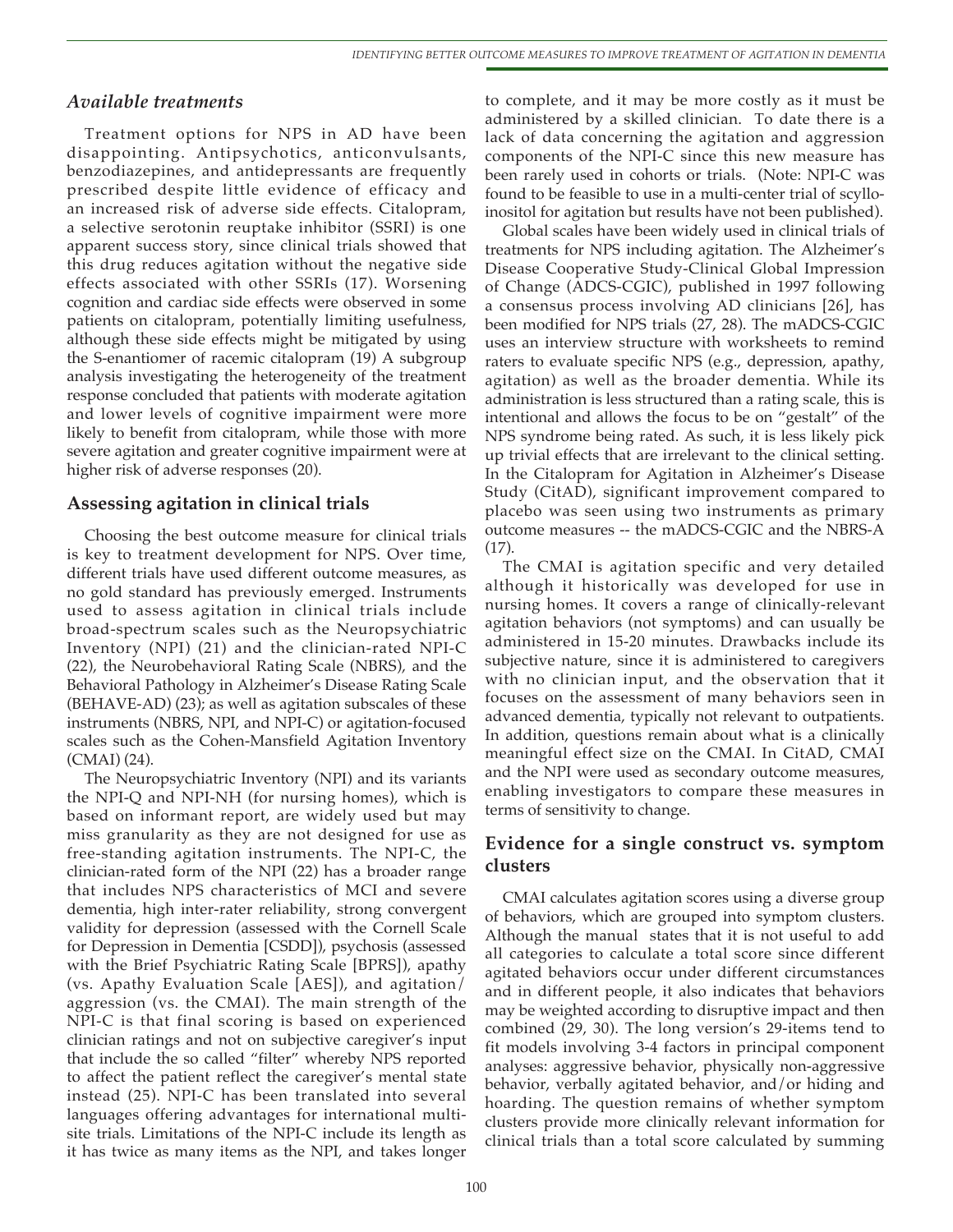all categories. Further, if a total score is used, should the factors be weighted differently? Weighting would have to be clinically determined and take into account the shape of behavioral trajectories and the clinical importance of behavioral changes.

Factor analyses from studies in different populations suggest that CMAI item scores do not cluster in a way that supports the use of factor (31). In different studies, different items "load" onto different factors and in some cases do not load at all or load on more than one factor (31, 32). If factor scores were to be used as separate endpoints, claims could be based on any one of those factors; however, this only makes sense if the different factors are independent, which is not the case. Since CMAI items as a whole represent a single construct (e.g., agitation, aggression), reflect aspects of the IPA provisional criteria, and have change scores consistent across factors (31, 32), it is most appropriate to combine them into a single total CMAI score. Separating factors may also reduce the power from the convergence of evidence across multiple domains. Change scores cluster to a greater extent than endpoint scores, and within each factor there are items that show significance while others do not, depending on the study (i.e., there is litle consistency across studies). For example, using data from a risperidone study, only change in "hitting behaviors" was significant in the physical aggression factor (33). Moreover, this study indicated that the biggest predictor of which items will show significance in treatment effects is how big the placebo effect is; thus signal-to-noise in the placebo group negatively predicts treatment effect (32).

### **Conclusions**

To accelerate development of improved treatments for agitation, novel measures are needed to better capture behaviors that are of most concern to patients and caregivers. Operationalizing the IPA criteria is a needed first step, for diagnosis and to establish entry criteria for clinical studies. Some Task Force members advocated developing a single measure that reflects agitation as a unitary phenomenon. Since the development of new scales from whole cloth will result in additional regulatory challenges the consensus was that the best approach moving forward is to use existing datasets to construct an evidence-based single novel measure of agitation by selecting item subsets of existing scales (e.g., NPI-C or CMAI) that best reflect the IPA criteria and the situations in which agitation occurs. These data sets may include critical descriptors of setting, demographic or clinical characteristics, disease severity which could be used to improve sensitivity of outcomes for specific trials. [Recommendation #1].

The Task Force agreed that since clinician-derived and caregiver-reported assessments have overlapping strengths primary outcome measures in agitation trials should combine the two as is the case with mADCS or

NPI-C, with secondary outcomes focusing on caregiver report alone, as with CMAI or NPI [Recommendation #2].

Further, global ratings should be used to define clinically meaningful effect sizes and to power studies [Recommendation #3]. This will mitigate concerns about defining meaningful benefit based on individual symptoms that are not relevant to the specific care setting. It will also streamline trials by supporting the use of smaller samples sizes and making "no-go" decisions easier.

Better engagement of caregiver-informants is critical to future treatment development [Recommendation #4]. Caregivers play an important role in the management of NPS. They not only feel the consequences of disruptive behaviors but may also be the cause of those behaviors. Giving caregivers a greater voice in management and treatment development should be coupled with efforts to improve data quality. To improve accuracy of caregiver reports it is essential to reduce the effects of inexperience and subjectivity (e.g., the caregiver "filter"). To this end, caregivers should be trained to understand what is meant by the term "agitation" and about the phenotype of individual symptoms which may provide data that is more valid and has less inherent variance.

Collection of near real-time data on agitation symptoms through briefer more frequent (e.g., daily) data collection contacts or caregiver diaries should be pursued. Technology may offer novel solutions for this objective, for example, by using digital assistants to remind people to submit assessments [Recommendation #5].

Critical improvements in clinical trial design should be implemented to ensure the provision of high quality care and to minimize placebo responses [Recommendation #6]. Trials should use systematic approaches to ensure that non-pharmacologic therapies have been considered prior to enrolling patients in medication trials (e.g, the DICE (Describe, Investigate, Create, Evaluate) approach (14)). Further, to exclude participants who do not need to be on medication, a placebo lead-in or withdrawal design should be considered. In clinical trials for severe agitation, there has been a strong bias for not selecting people who are easier to manage, although these patients may be less responsive to medication.

In the future, assessing levels of agitation or response to treatment could be improved through the use of biomarkers. The fact that agitation reflects multiple biological pathways suggests that multiple types of biomarkers – genetic, pharmacogenetic, proteomic, and performance – will be needed. In clinical and observational studies, these biomarkers will need to be validated in populations with a range of behaviors and in different settings.

Since agitation has multiple causes and mechanisms, there is no simple, single, or unique treatment. This observation demands that treatment development move towards better understanding the causes of agitation, including neurobiological factors, and the